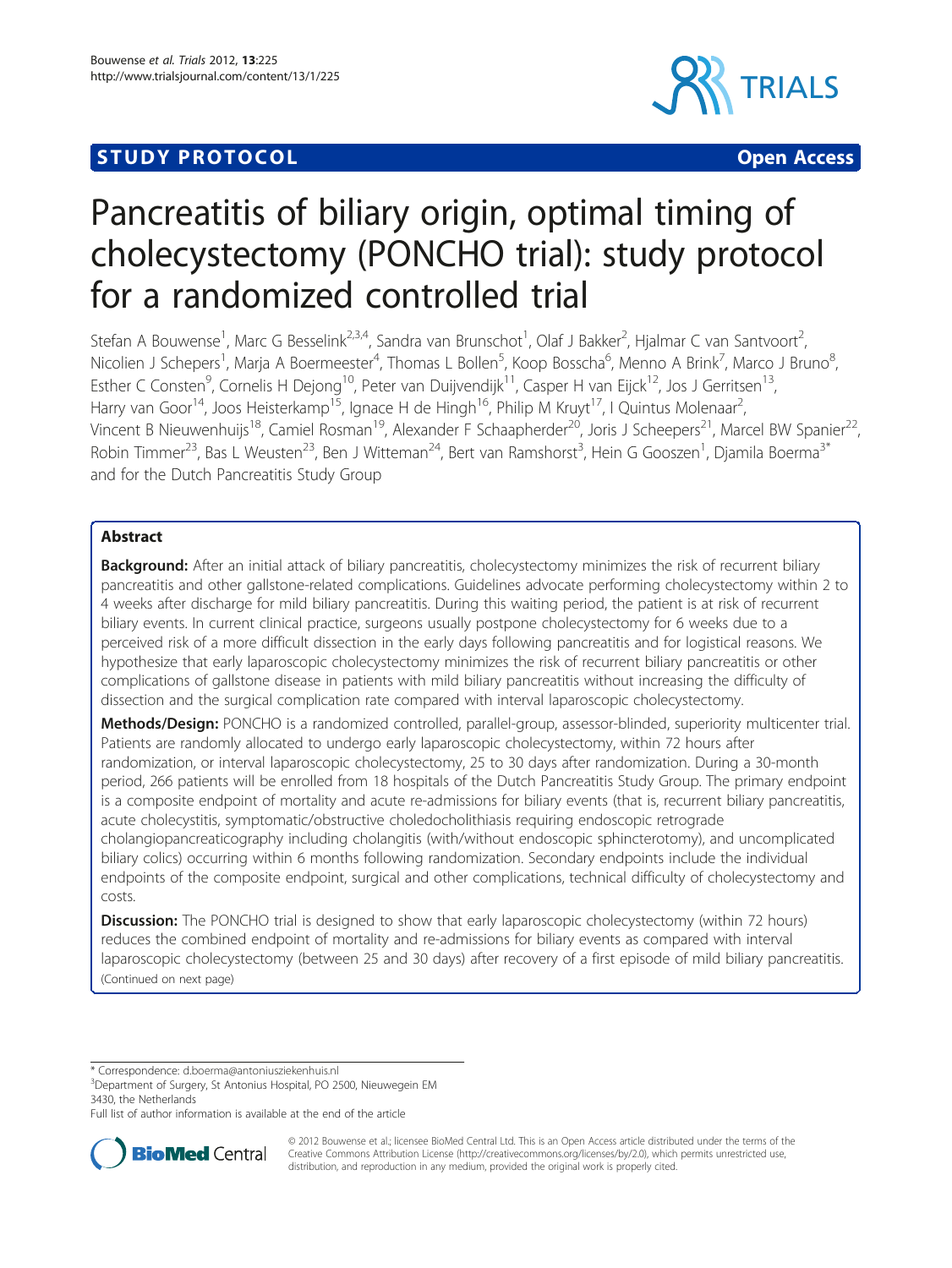(Continued from previous page)

Trial registration: Current Controlled Trials: ISRCTN72764151

Keywords: Acute pancreatitis, Gallstones, Trial, Common bile duct, Cholecystitis, Endoscopic retrograde cholangiopancreaticography, Surgery, Cholecystectomy, Timing, Mortality

## Background

Acute pancreatitis is a major healthcare problem. The disease is the third most common gastrointestinal reason for acute hospital admission, carrying a mortality rate of 5% with a total annual cost of \$2.2 billion in the USA alone [\[1,2](#page-8-0)]. In most western countries approximately 30 to 55% of cases are caused by gallstones or sludge, referred to as biliary pancreatitis [[3\]](#page-8-0). After biliary pancreatitis, patients may experience a recurrent episode of biliary pancreatitis or other biliary events, such as acute cholecystitis, common bile duct obstruction, cholangitis or biliary colics [[4,5\]](#page-8-0). In order to prevent these recurrent biliary events, international guidelines advise performing cholecystectomy or endoscopic sphincterotomy (ES) after biliary pancreatitis [\[6,7](#page-8-0)]. Failure to provide definitive treatment exposes the patient to (potentially fatal) risks of biliary diseases [\[8](#page-8-0)].

The timing of cholecystectomy in patients with clinically severe pancreatitis, with local complications such as pancreatic necrosis and organ failure, is deliberately delayed until local complications have resolved, typically after some 6 weeks [[9\]](#page-8-0).

In patients with mild pancreatitis, international guidelines advise cholecystectomy directly after recovery or in the first 2 to 4 weeks after discharge for mild biliary pancreatitis [\[4,6,7,10,11](#page-8-0)]. However, there is no consensus on the ideal moment of cholecystectomy. Audits from Germany, the UK, the USA and Italy report that the majority of specialists perform an interval cholecystectomy 6 to 12 weeks after discharge, due to uncertainty about the efficacy and safety of an early cholecystectomy and for logistical reasons [\[12](#page-8-0)-[15\]](#page-8-0). In a nationwide study in the Netherlands, we demonstrated that three-quarters of the patients admitted with mild biliary pancreatitis underwent cholecystectomy a median of 6 weeks after discharge [[16\]](#page-8-0). Comparable results were found in a systematic review by our group where over 50% of patients underwent cholecystectomy at least 6 weeks after discharge [[17](#page-9-0)].

Several nonrandomized studies in patients with mild biliary pancreatitis suggested that early cholecystectomy, as compared with interval cholecystectomy, prevents recurrent biliary pancreatitis or other complications of gallstone disease, without adding risks due to a more difficult surgical dissection in the early days following pancreatitis [[16](#page-8-0),[18](#page-9-0)]. Because the current literature may be flawed by selection bias, a randomized study is needed to confirm that early cholecystectomy is indeed both superior to interval cholecystectomy and safe. The aim of this study is to investigate whether early laparoscopic cholecystectomy, within 72 hours after recovery of a first episode of mild biliary pancreatitis, as compared with interval laparoscopic cholecystectomy, 25 to 30 days after recovery, reduces mortality and acute re-admissions for biliary events.

## Methods/Design

#### Design

The PONCHO trial is a randomized controlled, parallelgroup, assessor-blinded, superiority multicenter trial. Patients will be randomly allocated to receive early laparoscopic cholecystectomy, within 72 hours after randomization, or interval laparoscopic cholecystectomy, 25 to 30 days after randomization.

## Primary endpoint

The primary endpoint is a composite endpoint of mortality and acute re-admissions for biliary events (that is, recurrent biliary pancreatitis, acute cholecystitis, symptomatic/obstructive choledocholithiasis requiring endoscopic retrograde cholangiopancreaticography (ERCP) including cholangitis (with/without ES), and uncomplicated biliary colics; see Table [1](#page-2-0) for definitions) occurring within 6 months following randomization.

#### Secondary endpoints

We hypothesize that early laparoscopic cholecystectomy is both effective and safe and therefore included the following secondary endpoints to assess such an effect: individual endpoints of the composite endpoint; cholangitis (Table [2](#page-2-0)); number of biliary colics registered in patient diary; difficulty of cholecystectomy (scored by visual analog scale 0 to 10; 5 being averagely difficult); conversion to open cholecystectomy (measure of technical difficulty); total length of hospital stay; need for ICU admission and total length of ICU stay; and total direct and indirect costs.

## Safety endpoints

The safety endpoints are: biliary leakage, Amsterdam types A to D (Table [2](#page-2-0)) [[23\]](#page-9-0); need for additional surgical, radiological or endoscopic interventions [[23\]](#page-9-0); other complications requiring treatment (that is, bacteremia or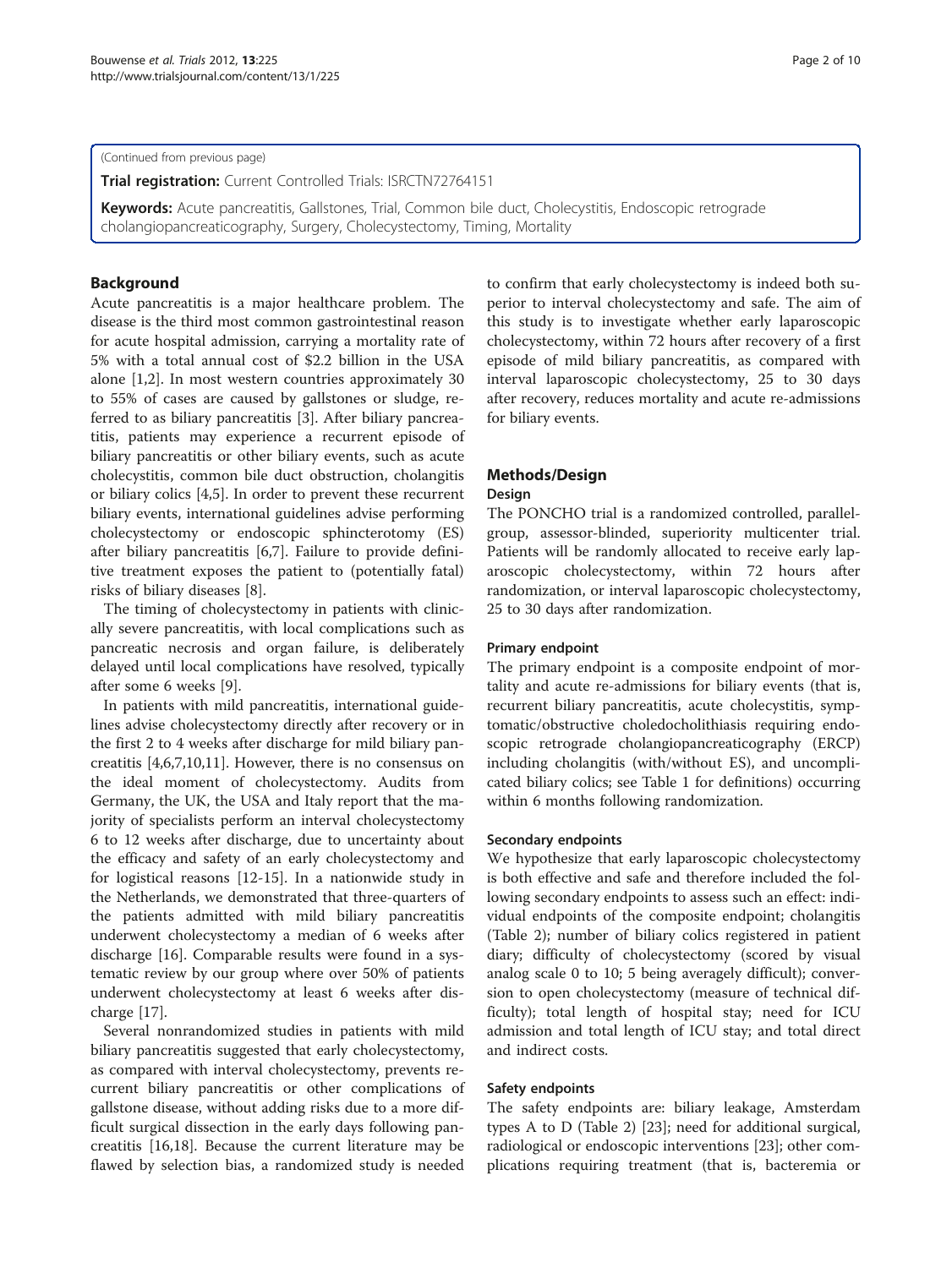## <span id="page-2-0"></span>Table 1 Primary endpoint: definitions of biliary events

| <b>Biliary event</b> | <b>Definition</b>                                                                                                                                                 |
|----------------------|-------------------------------------------------------------------------------------------------------------------------------------------------------------------|
| Biliary pancreatitis | Diagnosis of acute pancreatitis if at least two of the three following features are present [19]:                                                                 |
|                      | 1. Upper abdominal pain;                                                                                                                                          |
|                      | 2. Serum lipase or amylase levels above three times the upper level of normal;                                                                                    |
|                      | 3. Characteristic findings of acute pancreatitis on cross-sectional abdominal imaging.                                                                            |
|                      | Biliary pancreatitis if one of the following definitions is present [20]:                                                                                         |
|                      | 1. Gallstones and/or sludge diagnosed on imaging (transabdominal or endoscopic ultrasound or computed tomography);                                                |
|                      | 2. In the absence of gallstones and/or sludge, a dilated common bile duct on ultrasound (>8 mm in patients ≤75 years old<br>or >10 mm in patients >75 years old); |
|                      | 3. The following laboratory abnormality: alanine aminotransferase (ALAT) level >2 times higher than normal values,<br>with ALAT >aspartate aminotransferase.      |
| Acute cholecystitis  | Defined according to the 2007 Tokyo classification, grade I to III [21,22].                                                                                       |
|                      | A. Local signs of inflammation:                                                                                                                                   |
|                      | 1) Murphy's sign;                                                                                                                                                 |
|                      | 2) RUQ mass/pain/tenderness.                                                                                                                                      |
|                      | B. Systemic signs of inflammation:                                                                                                                                |
|                      | 1) Fever;                                                                                                                                                         |
|                      | 2) Elevated C-reactive protein;                                                                                                                                   |
|                      | 3) Elevated white blood cell count.                                                                                                                               |
|                      | C. Imaging findings characteristic of acute cholecystitis                                                                                                         |
|                      | Definite diagnosis                                                                                                                                                |
|                      | 1) One item in A and one item in B are positive;                                                                                                                  |
|                      | 2) C confirms the diagnosis when acute cholecystitis is suspected clinically.                                                                                     |
| Biliary colic        | Upper abdominal pain (either right upper quadrant or epigastric pain) lasting at least 30 minutes, according to the<br>Rome criteria [22].                        |

pneumonia); bleeding requiring reoperation or blood transfusion; and new-onset organ failure (Table 2).

## Study population

All adult patients admitted with a first episode of biliary acute pancreatitis to one of the 18 participating hospitals of the Dutch Pancreatitis Study Group (listed in Authors' information) will be assessed for eligibility during their hospital admission. Potentially eligible patients are followed until eligibility is established 1 or 2 days before discharge from the hospital. If patients are classified as having mild biliary pancreatitis and fulfill all inclusion and exclusion criteria they are randomized (with a 1:1 ratio and stratified for hospital and ES) to undergo early

| <b>Biliary event</b> | <b>Definition</b>                                                                                                                                                    |
|----------------------|----------------------------------------------------------------------------------------------------------------------------------------------------------------------|
| Cholangitis          | All of the following features (as previously defined) [20]:                                                                                                          |
|                      | 1) Serum total bilirubin level >40 µmol/l (>2.3 mg/dl) and/or dilated common bile duct (>6 mm) on transabdominal<br>or endoscopic ultrasound or computed tomography; |
|                      | 2) Temperature >38.5°C.                                                                                                                                              |
| Organ failure        | Failure of one or more of the following organ systems [19]:                                                                                                          |
|                      | 1) Respiratory: PaO <sub>2</sub> $\leq$ 60 mmHq or need for mechanical ventilation;                                                                                  |
|                      | 2) Cardiovascular: systolic blood pressure <90 mmHq or need for catecholamine support;                                                                               |
|                      | 3) Renal: creatinine level >177 µmol/l after rehydration or need for hemofiltration or hemodialysis<br>(not including pre-existent renal failure).                   |
| Biliary leakage      | Defined according to the Amsterdam criteria [23]:                                                                                                                    |
|                      | Type A: cystic duct leaks or leakage from aberrant or peripheral hepatic radicals;                                                                                   |
|                      | Type B: major bile duct leaks with or without concomitant biliary strictures;                                                                                        |
|                      | Type C: bile duct strictures without bile leakage;                                                                                                                   |
|                      | Type D: complete transection of the duct with or without excision of some portion of the bile duct.                                                                  |

## Table 2 Secondary endpoint: definitions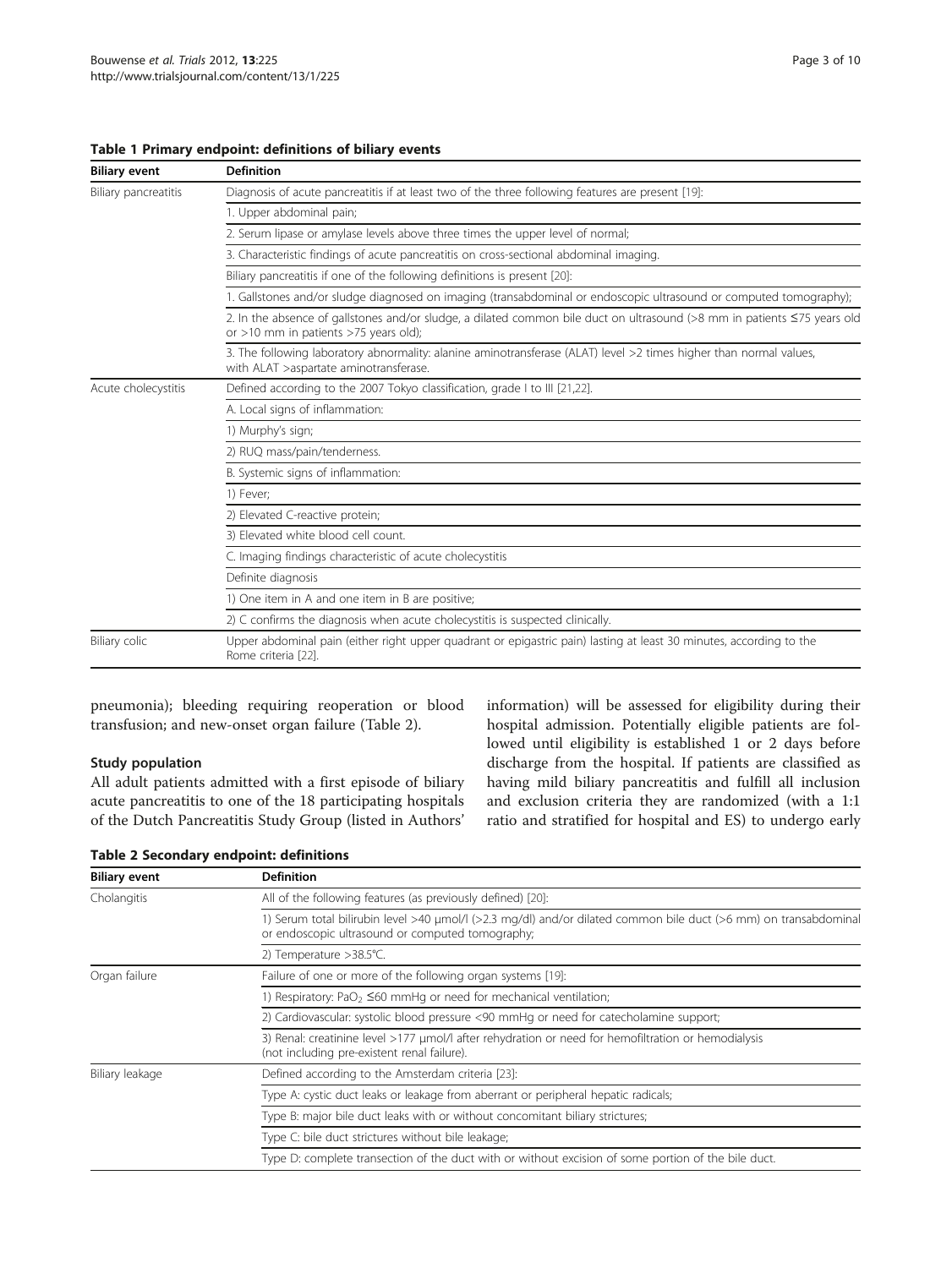laparoscopic cholecystectomy or interval laparoscopic cholecystectomy (Figure 1).

## Inclusion criteria

Inclusion criteria are: age ≥18 years; diagnosis of acute pancreatitis (at least two of the three following features present [[19\]](#page-9-0): upper abdominal pain; serum lipase or amylase levels above three times the upper level of normal; and characteristic findings of acute pancreatitis on cross-sectional abdominal imaging); mild pancreatitis (fulfilling both [\[19](#page-9-0)]: no pancreatic necrosis and/or peripancreatic collections; and no persistent (> 48 hours) organ failure (Table [2](#page-2-0))); and biliary pancreatitis (any of the following three definitions [\[20,25-29](#page-9-0)]: gallstones and/or sludge diagnosed on imaging (transabdominal or endoscopic ultrasound or computed tomography); in the absence of gallstones and/or sludge, a dilated common bile duct on ultrasound (>8 mm in patients ≤75 years old or >10 mm in patients >75 years old); and alanine aminotransferase level >2 times higher than normal values, with serum alanine aminotransferase levels >aspartate aminotransferase level); and written informed consent.

## Exclusion criteria

Exclusion criteria are: American Society of Anesthesiologists (ASA) III patients >75 years old; ASA IV and V patients; patients with ongoing alcohol abuse or chronic pancreatitis (males >3 units per day, females >2 units per day) [\[30\]](#page-9-0); or pregnancy.

## Time of randomization

After eligibility has been confirmed and written informed consent has been obtained, randomization will take place when the following five discharge criteria are met: the treating physician anticipates that the patient can be discharged within 1 or 2 days; no need for opioid analgesics; declining C-reactive protein levels and <100 mg/l; no evidence of local or systemic complications (for example, no fever); and the patient has resumed oral intake.

## Randomization

Randomization is possible 24 hours per day, 7 days per week and is performed centrally by the study coordinator using an Internet randomization module (Clinical Research Unit, Academic Medical Center, Amsterdam, the Netherlands). Randomization is stratified according to whether ES is performed and according to hospital.

Randomization is balanced for ES because ES has a protective effect on the occurrence of recurrent biliary pancreatitis and common bile duct obstruction [\[31](#page-9-0)]. This allows for subgroup analysis with or without ES. Randomization is balanced per hospital as treatment strategies, such as the use of intraoperative cholangiography, indication for enteral feeding and endoscopic sphincterotomy, may differ between hospitals.

Permuted-block randomization with varying block size is used and block size is concealed to all investigators involved in this study. Using this method it is impossible for investigators to predict the allocation of

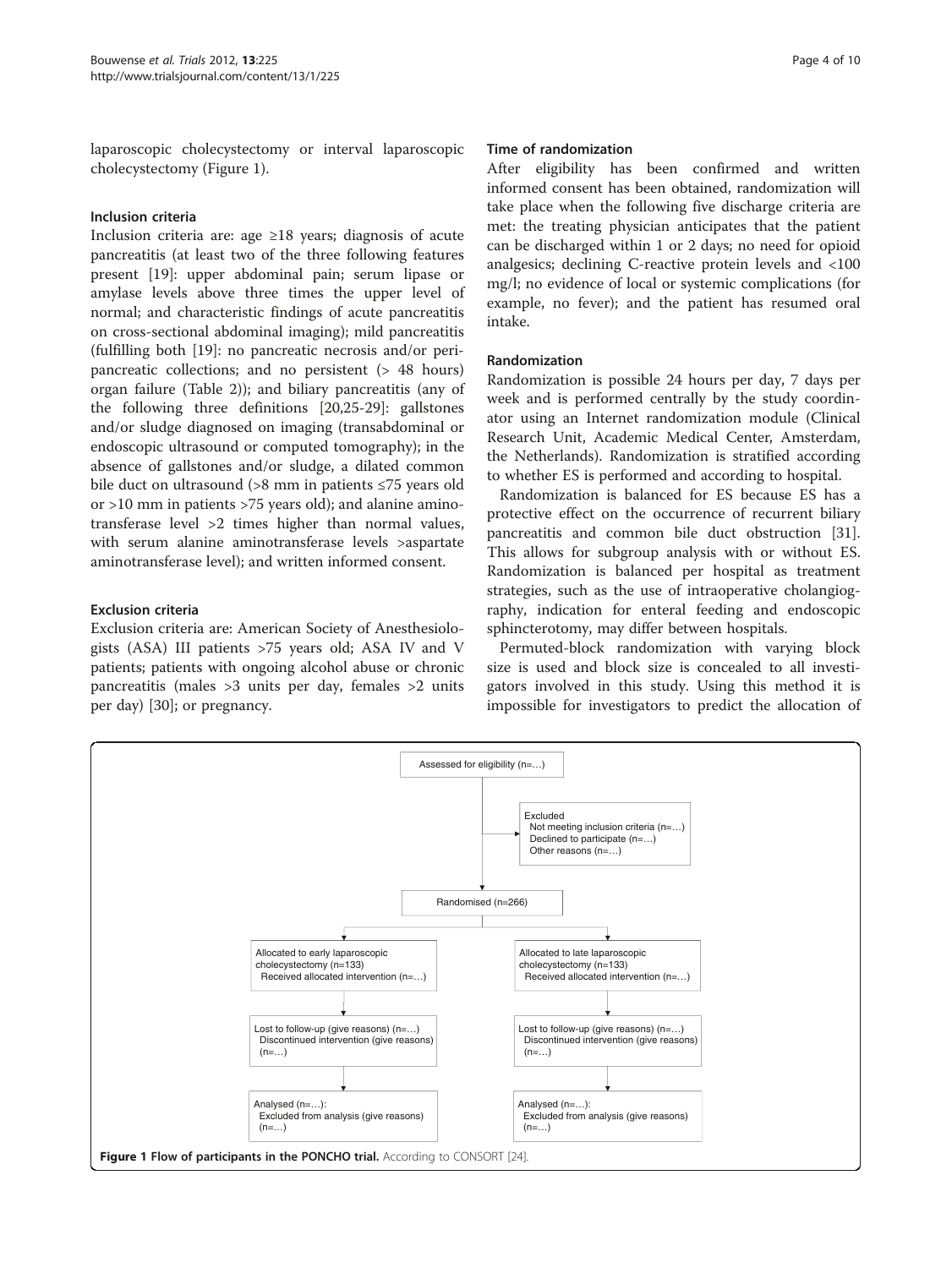trial participants. Concealing the allocation for investigators or trial participants is unfeasible due to the nature of this trial, because trial participants need to be scheduled for an early or interval cholecystectomy.

## Treatment protocol

Group A received early laparoscopic cholecystectomy, within 72 hours after randomization (Figure 2).

As can be seen in the time of randomization criteria, patients will be randomized 1 or 2 days prior to discharge in an attempt to prevent prolonged hospital stay due to a waiting time for cholecystectomy.

Group B received interval laparoscopic cholecystectomy, 25 to 30 days after randomization (Figure 2).

## Surgical details and quality control

Laparoscopic cholecystectomy will be performed according to the guidelines of the Dutch Society of Surgery, which include the critical view of safety technique [\[32-](#page-9-0) [34\]](#page-9-0). Patients are operated on by, or under the direct supervision of, a laparoscopically trained surgeon with >100 laparoscopic procedures performed in the previous 5 years. There has to be supervision during the entire procedure, from incision to skin closure.

Single port cholecystectomy will not be performed in this study because there is currently limited experience with this procedure in the Netherlands. If the treating physician decides to perform a primary open cholecystectomy (laparotomy or minilaparotomy), this is allowed in the trial.

Centers may only participate if they intend to randomize at least five patients in the study and are able to perform cholecystectomy <72 hours after randomization.

Given the excellent availability of ERCP/ES in the Netherlands and the lack of experience with intraoperative cholangiography, it is not mandatory to perform an intraoperative cholangiography and, if possible, transcystic stone extraction. In centers with sufficient experience, this technique is allowed. However, laparoscopic choledochal incision and exploration is not allowed as there is insufficient experience with this technique and it is likely to be associated with more morbidity than ERCP/ES. The following data regarding intraoperative cholangiography will be collected: incidence of choledocholithiasis, percentage stones retrieved transcystically, percentage bile duct injury, additional time required, and perceived difficulty (visual analog scale 0 to 10, 5 being averagely difficult).

## Diagnosing and treating biliary pancreatitis

For imaging, in the first 24 hours of admission all patients will undergo an abdominal ultrasound aimed at detecting gallstones and/or sludge in the gallbladder and at determining the diameter of the common bile duct.

Contrast-enhanced computed tomography (CECT) is only performed if the diagnosis for acute pancreatitis is unclear. CECT performed in the first 72 hours of acute pancreatitis cannot rule out necrotizing pancreatitis. Because PONCHO is a pragmatic trial and in current clinical practice CECT is not performed routinely in

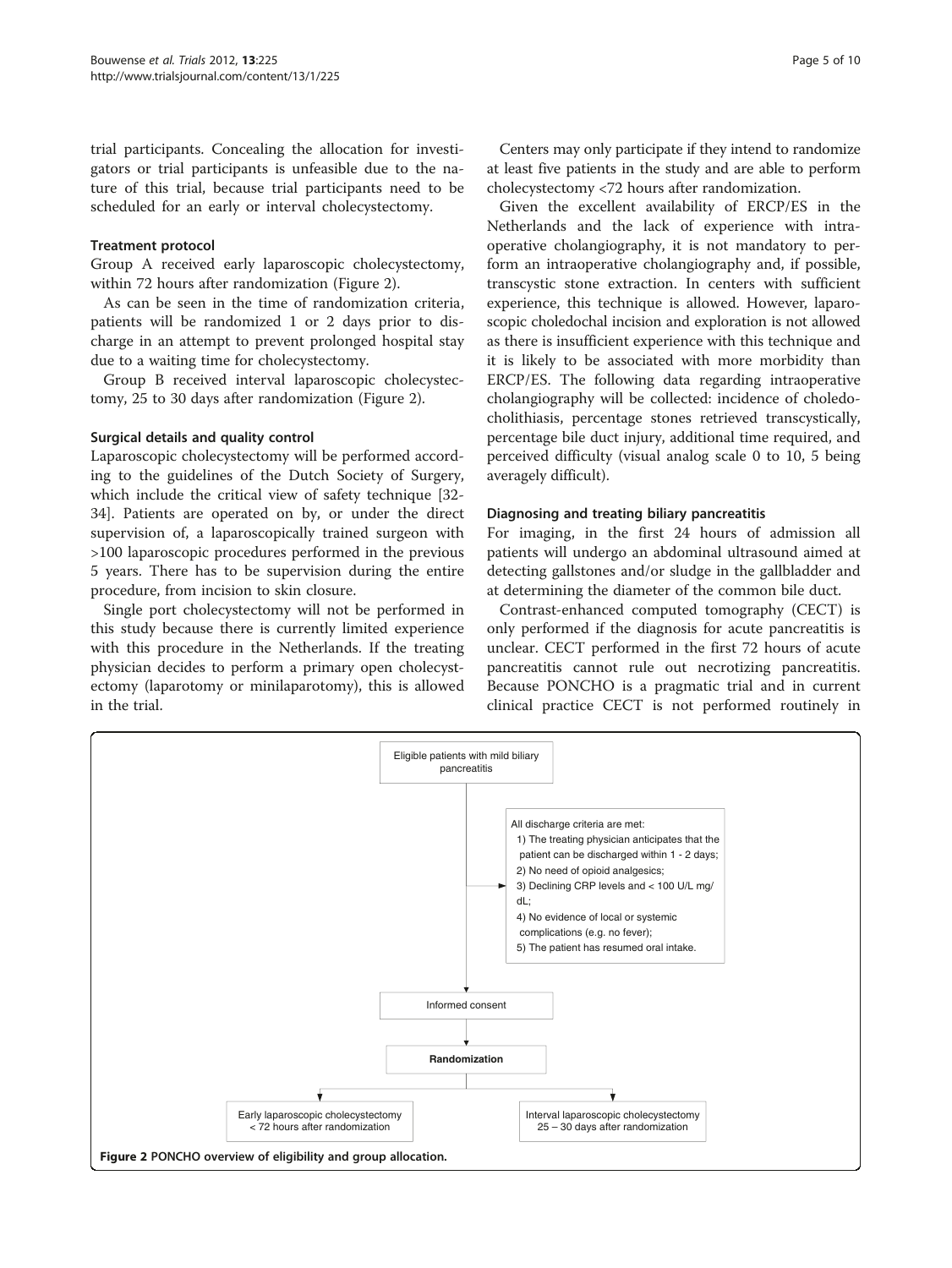these patients, CECT is not scheduled for study purposes. CECT will be performed whenever dictated by clinical circumstances based on the judgment of the treating physicians. When the patient's condition does not improve after 1 week of hospital admission, CECT is performed to visualize the pancreas and abdomen.

ERCP/ES is performed when indicated by the treating physician.

Ursodeoxycholic acid therapy is not recommended after discharge since a recent Dutch randomized multicenter trial showed that this treatment is not effective in preventing recurrent colics and complications [\[35\]](#page-9-0).

## Data collection and follow-up

There will be telephone follow-up contacts at 3 and 6 months after randomization. When patients are readmitted to the hospital they are requested to contact the study coordinator. Patients are further asked to register biliary colics during the follow-up period in a gallstone diary. At 6 and 12 weeks after randomization, patients will be asked to complete the Health and Labour questionnaire [\[36](#page-9-0)]. Clinical data with regard to baseline characteristics and outcomes will be collected during hospital admission using a case record form. The case record form will be filled out by the local treating physicians, the study coordinator or the study nurse. The study coordinator and the study nurse are allowed to correct wrongly entered data (such as miscalculated patient age or miscalculated disease severity scores). The case record forms will be checked with source data. Only study group personnel will have access to the unblinded source data.

## Safety

An independent Data and Safety Monitoring Committee (DSMC) will evaluate the progress of the trial and will examine safety variables. Every 30 patients, individualized patient description charts including unblinded safety parameters will be presented to the DSMC. In addition to the safety endpoints, death and (serious) adverse events, the incidence of biliary leakage, Amsterdam type D [[23\]](#page-9-0), will be of special interest. Extra monitoring of this severe complication is clinically important. The incidence of bile duct injury (Amsterdam types A to D) has a range between 0.16 and 1.5% in the Netherlands [[21](#page-9-0)].

After full explanation of the data presented by the investigators, the members of the DSMC will discuss the consequences of the data presented in the absence of the investigators. Adverse events are defined as 'any undesirable experience occurring to a subject during a clinical trial, whether or not considered related to the intervention' (that is, early cholecystectomy). All involved physicians will repetitively be asked to report any potential

adverse events. These adverse events will be listed and discussed by the DSMC. The outcome of the meeting of the DSMC will then be discussed with the trial steering committee. The outcome will also be sent to the Institutional Review Board of the Radboud University Nijmegen Medical Centre. All possible severe adverse events will be reported to the Central Committee on Research involving Human Subjects (Centrale Commissie Mensgebonden Onderzoek) and the Institutional Review Board using the online module [[37](#page-9-0)].

## Ethics

The study will be performed in accordance with the declaration of Helsinki and the Dutch Wet Medischwetenschappelijk Onderzoek met Mensen (Medical Research Involving Human Subjects Act). The Institutional Review Board of the Radboud University Nijmegen Medical Centre approved the protocol on 22 July 2010. Secondary approval was sought from all local ethics committees. Informed consent will be obtained from each participating patient in oral and written form prior to randomization. The PONCHO trial is registered in the ISRCTN register with identification number ISRCTN72764151.

After approval of the protocol, three amendments were approved by the ethics board. These amendments followed new regulations in the Netherlands for the reporting of (serious) adverse events and minor protocol changes. The content of the amendments are incorporated in this protocol.

## Statistical aspects

## Sample size calculation

The PONCHO trial is a superiority trial, hypothesizing a reduction in the primary endpoint in favor of early cholecystectomy compared with the current practice of interval cholecystectomy. Data from our nationwide retrospective analysis on timing of cholecystectomy after mild biliary pancreatitis have been used to calculate the sample size [[16](#page-8-0),[38](#page-9-0)]. In this previous analysis, 6.0%  $(n = 15)$  of 249 patients with mild biliary pancreatitis were re-admitted within 4 weeks after discharge for recurrent biliary problems prior to cholecystectomy, including 5% recurrent biliary pancreatitis. Because this study was retrospective it might have missed several recurrent complications (arbitrarily set at 20% missed endpoints:  $0.2 \times 6\% = 1.2\%$ ). Furthermore, some 1% of patients may be re-admitted after cholecystectomy for recurrent biliary events. This amounts to an expected incidence of the primary endpoint in the interval laparoscopic cholecystectomy group of 8.2%  $(6.0 + 1.2 + 1.0)$ . This number is quite conservative compared with the 10% re-admission rate within 4 weeks after mild biliary pancreatitis detected in our systematic review [[17\]](#page-9-0). In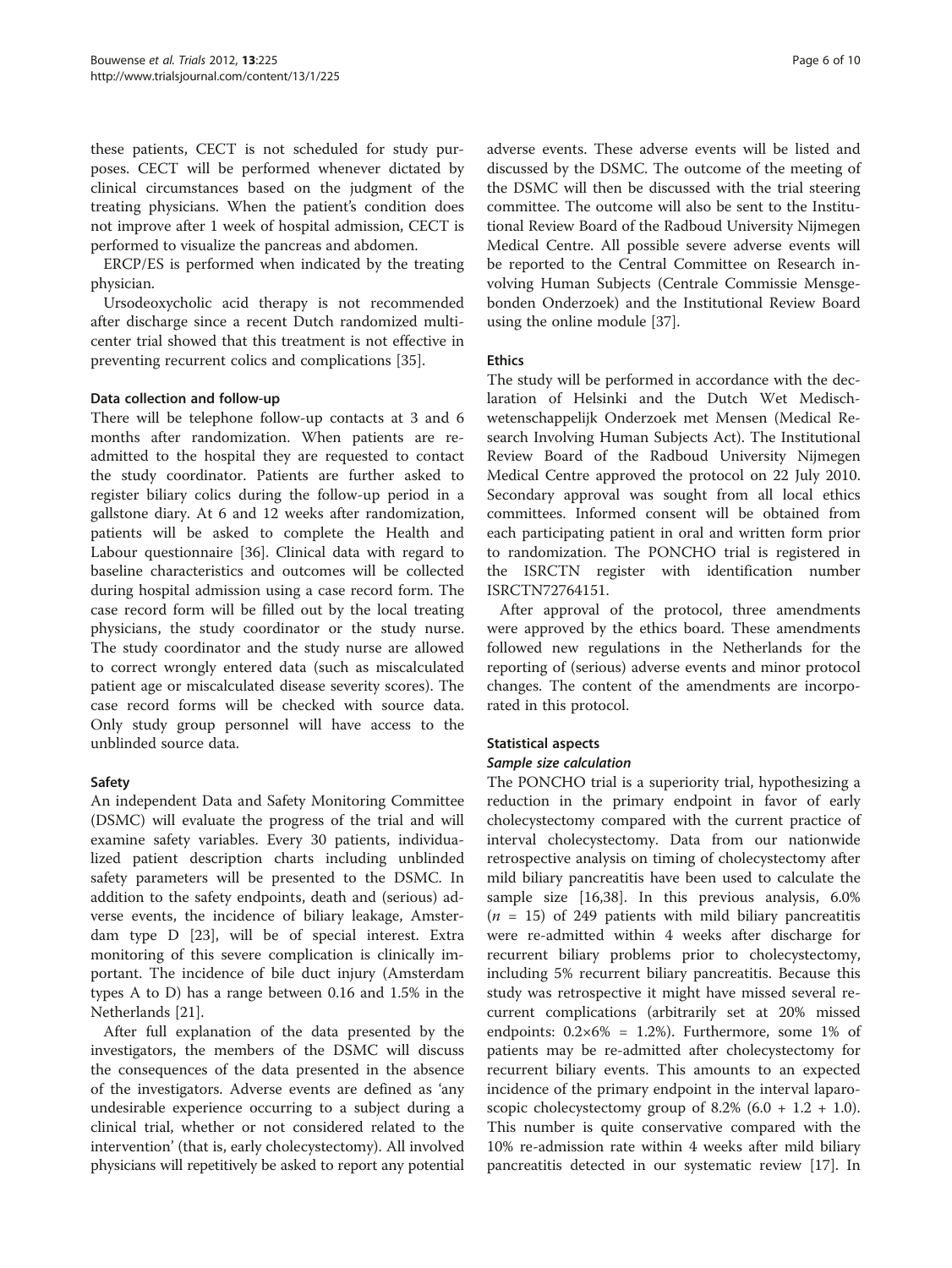the early laparoscopic cholecystectomy group, the readmission rate (primary endpoint) during 6 months follow-up is set at 1% since, similar to the interval group, patients may be re-admitted for recurrent biliary events.

To demonstrate a reduction of the primary endpoint from 8.2 to 1.0% with power 80% and two-sided alpha of 5%, 132 patients will have to be included in each study group (PS Calculations, version 2.1.3; Vanderbilt University, Nashville, TN, USA). Taking a 0.5% ( $n = 2$ ) loss to follow-up (based on the previous PROPATRIA and PANTER trials [[38,39\]](#page-9-0)), a total of 266 patients will have to be randomized.

## Descriptive statistics

For dichotomous data, frequencies will be presented. Continuous data will be presented as mean and standard deviation or median and interquartile range. Baseline characteristics (all prior to randomization) are: age, sex, body mass index, etiology of pancreatitis, ASA classification, co-morbidity (that is, cardiovascular disease, pulmonary disease, chronic renal insufficiency or diabetes), predicted severity (Acute Physiology and Chronic Health Evaluation II score, Imrie score and C-reactive protein), time from onset of symptoms to randomization, and time from onset of symptoms to cholecystectomy.

## Analyses

All analyses will be by intention-to-treat, meaning that all randomized patients are included in their initially assigned study arm, regardless of adherence to study protocol. There will be a blinded outcome assessment after the last patient in the trial has completed the follow-up. An adjudication committee blinded for treatment allocation will evaluate each patient using the raw data for the possible occurrence of the primary endpoint. Disagreements will be resolved in a plenary consensus meeting.

The primary endpoint will be compared between the treatment groups and subsequent analyses are directed at the secondary and safety endpoints. To compare the safety and efficacy of both treatment strategies, all individual endpoints of the combined primary, secondary and safety endpoints will be taken together and compared between both treatment groups.

Results are presented as risk ratios with corresponding 95% confidence intervals. Two-tailed  $P < 0.05$  is considered statistically significant with correction for multiple testing. In the event of imbalance between the two treatment groups a multivariable logistic regression will be used to correct for possible confounders. A *post-hoc* analysis will compare cholecystectomies with and without cholangiography.

## Additional analyses

A predefined subgroup analysis will be performed on patients with or without ES, per center and age (<75 years vs. >75 years). We will use logistic regression models to perform a formal test for interaction to assess whether treatment effects differed significantly between these subgroups.

The costs of both treatment strategies for the whole follow-up period of 6 months will be compared. All costs will be estimated based on the actual input in terms of resource use, personnel and indirect costs from loss of productivity due to sick leave (assessed by the Health and Labour Questionnaire).

## Premature termination of the study

In addition to assessing the safety of the patients in the study, the DSMC will check for early proof of efficacy during an interim analysis for benefit, which will be performed halfway through the study. The Peto approach will be followed, meaning that the study will only be stopped for beneficial effects in the event of  $P < 0.001$ [[40\]](#page-9-0). The trial will not be stopped for futility, because this is the first randomized trial on this subject and treatment policy worldwide will be influenced by the results, regardless of the outcome.

If the DSMC suspects harm there will be a meeting between the DSMC, the steering committee and an independent statistician. During this meeting there should be a discussion about any potential causal relation between early cholecystectomy and harm based on the current literature.

The trial will be prematurely terminated if, after 4 years of inclusion, the required number of patients has not been reached, meaning a 60% delay in relation to the planned inclusion period of 2.5 years (30 months). Endpoints are not monitored sequentially.

## Publication policy

All members of the steering committee and investigators involved in the daily logistics of the trial will be mentioned as an author.

For others, co-authorship will be based on the international guidelines, with a maximum of one co-author per participating site. Participating clinicians that do not fulfill these criteria will be listed as a collaborator and the journal will be asked to present the names of all collaborators to be listed in PubMed.

The order of authors will be based primarily on scientific input and secondarily on the number of randomized patients.

## Discussion

The PONCHO trial is designed to answer the question of whether early cholecystectomy leads to a reduction of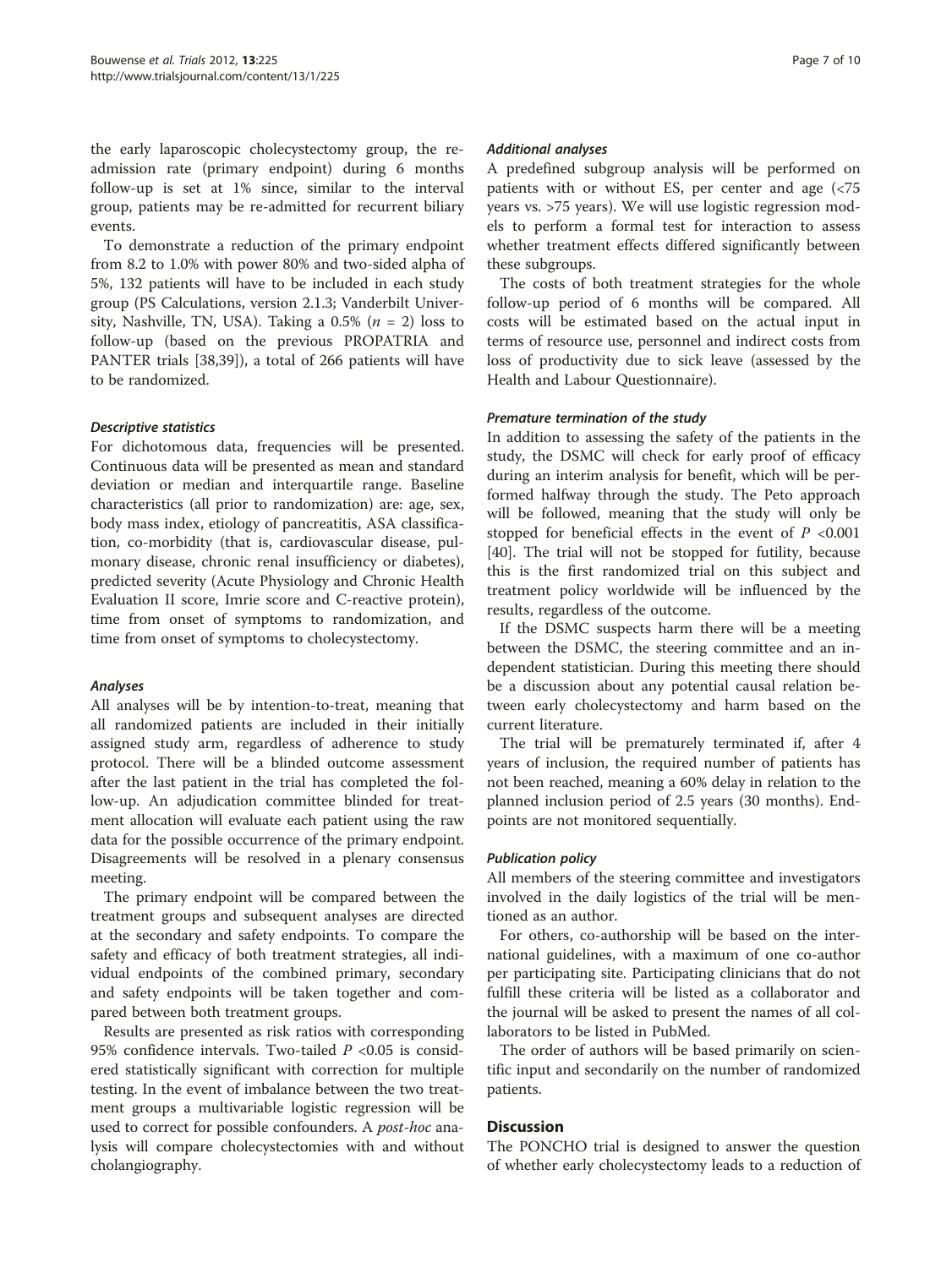re-admissions for biliary events in patients with a first episode of mild biliary pancreatitis.

Several treatment guidelines state that cholecystectomy should be performed in the first weeks after recovery of mild biliary pancreatitis in order to minimize readmissions for biliary events [[4,6,7,10,11,16\]](#page-8-0). In a systematic review we demonstrated that cholecystectomy should probably be performed during index admission because an early procedure was not associated with an increased risk of complications whereas interval cholecystectomy (after median 40 days) was associated with a biliary event recurrence rate of 18% [[17\]](#page-9-0). In contrast to this finding, several nationwide audits from the UK, the USA, Germany and Italy have shown that most patients undergo cholecystectomy weeks or even months after discharge from the hospital for mild biliary pancreatitis [[12-15](#page-8-0)]. As long as the gallbladder is in situ, these patients are at increased risk for re-admissions for biliary events including a potentially fatal episode of acute pancreatitis or other biliary events.

Why are surgeons not routinely performing early laparoscopic cholecystectomy after biliary pancreatitis? Early cholecystectomy may have three potential downsides: a technically more difficult and demanding procedure potentially resulting in more complications; poorer patient condition; and logistical hurdles.

Traditionally, early cholecystectomy has been suggested to be technically more demanding than interval cholecystectomy but data to support this statement are lacking. Notably, a recent study found that early cholecystectomy was technically less demanding, which is in keeping with the nature of peritoneal healing and adhesion formation [[41\]](#page-9-0). This concept is supported by a recent retrospective study from India that focused on difficult dissection during laparoscopic cholecystectomy after mild biliary pancreatitis [\[18\]](#page-9-0).

Traditionally, it is felt that patients should recover fully from pancreatitis prior to cholecystectomy being performed. However, the current study will only include patients with mild pancreatitis who are fit to undergo surgery. In contrast to severe pancreatitis, patients with mild pancreatitis recover quickly, and are discharged within 5 to 10 days after admission.

Problems with operating room capacity could arise due to the need for semi-urgent (<72 hours) cholecystectomy. In the participating centers, however, dedicated operating room programs for semi-urgent surgery are present, and hence no major problems with protocol compliance are envisaged [41.

The only way to provide convincing, level I evidence that early cholecystectomy is indeed superior to interval cholecystectomy is to perform a randomized controlled trial. A double-blinded controlled trial would be the optimal design. However, due to the difference in timing

of cholecystectomy, blinding is not possible. To compensate for this fact there will be a blinded outcome assessment.

A time interval of 72 hours was chosen for the early cholecystectomy group to provide a feasible time frame for semi-urgent cholecystectomy by an experienced surgeon. The 25-day to 30-day interval (4 weeks) was chosen as a trade-off between: the Dutch guideline that advices cholecystectomy within 3 weeks after discharge, and the data from our retrospective multicenter study demonstrating that cholecystectomy is delayed for 6 weeks in current Dutch clinical practice [\[16](#page-8-0)].

The rationale for including ASA I and II older people/ octogenarians is because several series have demonstrated that cholecystectomy is safe, even after ES, in older patients [\[42,43\]](#page-9-0). Patients with severe pancreatitis are excluded because this is considered an indication for delayed cholecystectomy [[9\]](#page-8-0).

For the proper timing of randomization we have chosen five discharge criteria that all have to be fulfilled in order to only include patients who are fit to undergo surgery and are without signs of severe pancreatitis. In contrast to severe pancreatitis, patients with mild pancreatitis recover quickly and are typically discharged within 5 to 10 days. There will be a variation in time since the onset of pancreatitis and hospital admission and between admission and discharge. This variation is mainly caused by co-morbidity. Owing to the randomization, there should be no relevant differences between both study arms.

The primary endpoint is a composite endpoint of mortality and re-admissions for biliary events. This composite endpoint was chosen because a study aimed at demonstrating a reduction in mortality only would require an unrealistic large sample size. In addition, other studies have shown that re-admissions for biliary events have much impact on the prognosis of patients [[16](#page-8-0)].

The PONCHO trial is a randomized controlled multicenter trial designed to show a reduction in the composite primary endpoint of re-admissions for biliary events and mortality following an early cholecystectomy compared with an interval cholecystectomy in patients with a first episode of mild biliary pancreatitis.

## Trial status

The trial was registered in the ISRCTN register on 29 June 2010. The first patient was randomized on 22 December 2010. As of 21 October 2012, 172 patients have been randomized and inclusion is on schedule.

#### Abbreviations

ASA: American Society of Anesthesiologists; CECT: contrast-enhanced Computed Tomography; DSMC: Data and Safety Monitoring Committee; ERCP: endoscopic retrograde cholangiopancreaticography; ES: endoscopic sphincterotomy; ISRCTN: International Standard Randomised Controlled Trial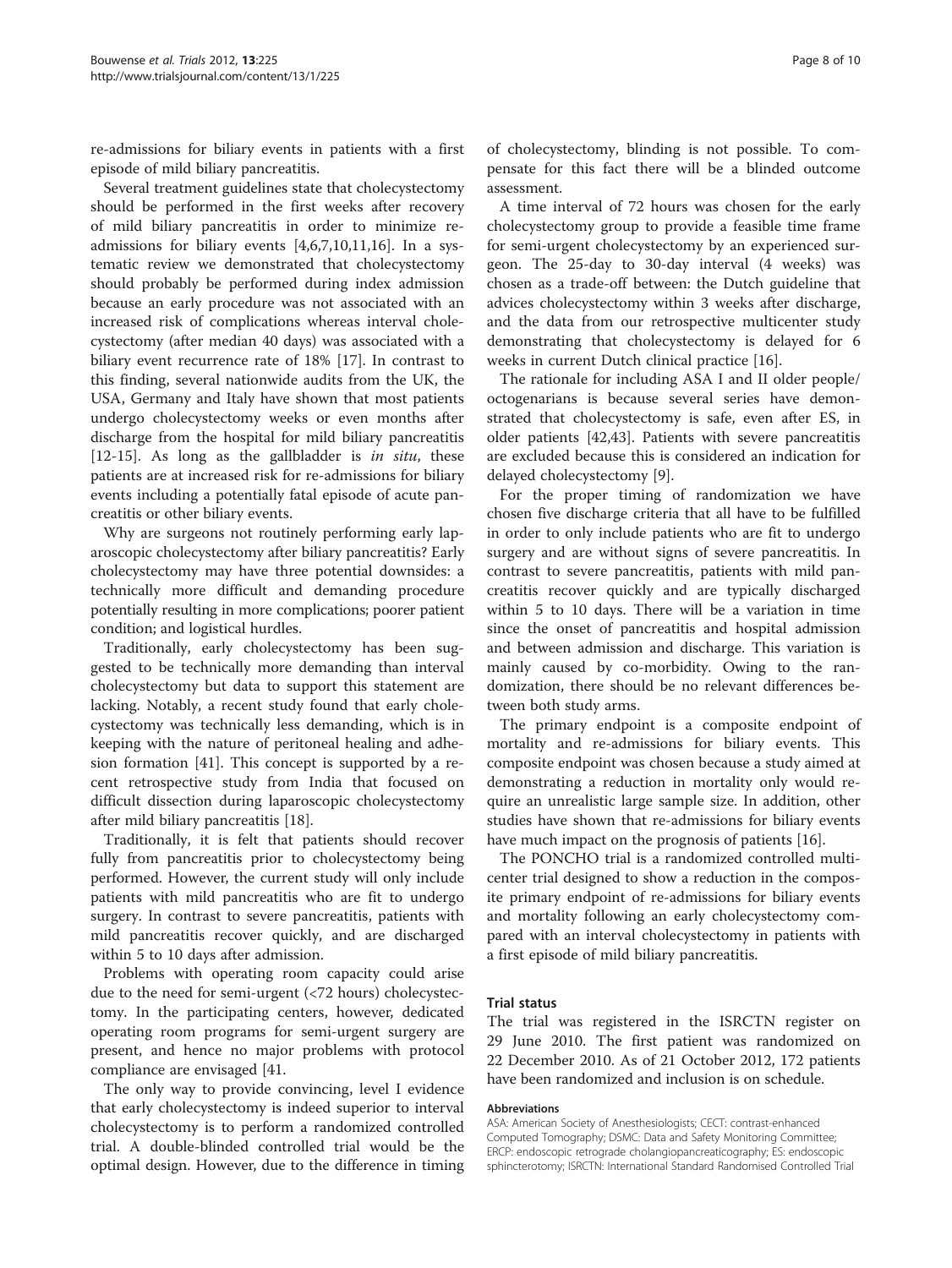<span id="page-8-0"></span>Number; PONCHO: Pancreatitis of biliary origin, optimal timing of cholecystectomy.

#### Competing interests

The authors declare that they have no competing interests.

#### Authors' contributions

SAB drafted the manuscript. MGB, SvB, OJB, HCvS, HGG, BvR and DB coauthored the writing of the manuscript. MGB, SAB, OJB, HCvS, AFS, VBN, BJW, MAB, MJB, RT, BLW, HGG, BvR and DB participated in the design of the study during several meetings of the Dutch Pancreatitis Study Group. MGB and DB performed the sample size calculation. All authors critically assessed the study design or included patients in the study, edited the manuscript, and read and approved the final manuscript.

#### Authors' information

Steering committee: BL Weusten, R Timmer, MGH Besselink (also Academic Medical Center Amsterdam), B van Ramshorst, D Boerma (chair), St Antonius Hospital; HG Gooszen, SAW Bouwense, Radboud University Nijmegen Medical Centre; OJ Bakker, HC van Santvoort, University Medical Center Utrecht; AFM Schaapherder, Leiden University Medical Center; VB Nieuwenhuijs, University Medical Center Groningen; BJM Witteman, Hospital Gelderse Vallei Ede; MA Brink, Meander Medical Center; and MJ Bruno, Erasmus Medical Center.

Clinical centers (principal investigators) in the Netherlands (alphabetical order): Academic Medical Center, Amsterdam (MA Boermeester); Canisius-Wilhelmina Hospital, Nijmegen (C Rosman); Catharina Hospital, Eindhoven (IHJT de Hingh); Erasmus Medical Center, Rotterdam (CH van Eijck); Gelre Hospital, Apeldoorn (P van Duijvendijk); Hospital Gelderse Vallei, Ede (Ph Kruyt) MD; Jeroen Bosch Hospital, Den Bosch (K Bosscha); Leiden University Medical Center, Leiden (AFM Schaapherder); Maastricht University Medical Center, Maastricht (CHC Dejong); Meander Medical Center, Amersfoort (EC Consten); Medical Spectre Twente, Enschede (JJGM Gerritsen); Radboud University Nijmegen Medical Center, Nijmegen (H van Goor); Reinier de Graaf Gasthuis, Delft (JJ Scheepers); Rijnstate Hospital, Arnhem (MB Spanier); St Antonius Hospital, Nieuwegein (D Boerma); St Elisabeth Hospital, Tilburg (J Heisterkamp); University Medical Center Groningen, Groningen (VB Nieuwenhuijs); and University Medical Center Utrecht, Utrecht (IQ Molenaar). Key staff at coordinating centers: St Antonius Hospital: MGH Besselink (also University Medical Center Utrecht and Academic Medical Center), B van Ramshorst and D Boerma (principal investigator); Radboud University Nijmegen Medical Centre: HG Gooszen, SAW Bouwense (study coordinator). DSMC: C Mulder, VU University Medical Center (chair); MA Cuesta, VU University Medical Center; AL Verbeek, Radboud University Nijmegen Medical Centre; AC Vahl, Onze Lieve Vrouwe Gasthuis. Independent physician: AJPM Smout, Academic Medical Center, Amsterdam.

#### Acknowledgements

The Dutch Digestive Disease Foundation (Maag Lever Darm Stichting, grant number WO 11–03) financially supported the PONCHO trial. The sponsor had no influence on the design of the study; neither did they have any influence on the data collection, interpretation of results or the decision to publish.

#### Author details

<sup>1</sup>Department of OR/Evidence Based Surgery, Radboud University Nijmegen Medical Centre, HP 690, PO 9101, Nijmegen HB 6500, the Netherlands. <sup>2</sup>Department of Surgery, University Medical Center Utrecht, HP G04.228, PO 85500, Utrecht GA 3508, the Netherlands. <sup>3</sup>Department of Surgery, St Antonius Hospital, PO 2500, Nieuwegein EM 3430, the Netherlands. 4 Department of Surgery, Academic Medical Center, PO 22660, Amsterdam DD 1100, the Netherlands. <sup>5</sup>Department of Radiology, St Antonius Hospital, PO 2500, Nieuwegein EM 3430, the Netherlands. <sup>6</sup>Department of Surgery, Jeroen Bosch Hospital, PO 90153, Den Bosch ME 5200, the Netherlands. <sup>7</sup>Department of Gastroenterology, Meander Medical Center, PO 1502, Amersfoort BM 3800, the Netherlands. <sup>8</sup>Department of Gastroenterology, Erasmus Medical Center, PO 2040, Rotterdam CA 3000, the Netherlands. <sup>9</sup>Department of Surgery, Meander Medical Center, PO 1502, Amersfoort BM<br>3800, the Netherlands. <sup>10</sup>Department of Surgery, Maastricht University Medical Center and NUTRIM School for Nutrition, Toxicology and Metabolism, PO 5800, Maastricht AZ 6202, the Netherlands. <sup>11</sup>Department of Surgery, Gelre Hospital, PO 9014, Apeldoorn DS 7300, the Netherlands.

<sup>12</sup>Department of Surgery, Erasmus Medical Center, PO 2040, Rotterdam, CA 3000, the Netherlands. <sup>13</sup>Department of Surgery, Medisch Spectrum Twente, PO 50000, Enschede KA 7500, the Netherlands.<sup>14</sup>Department of Surgery, Radboud University Nijmegen Medical Centre, HP 690, PO 9101, Nijmegen HB 6500, the Netherlands. <sup>15</sup>Department of Surgery, St. Elisabeth Hospital, PO 90151, Tilburg, LC 5000, the Netherlands. <sup>16</sup>Department of Surgery, Catharina Hospital, PO 1350, Eindhoven EJ 5623, the Netherlands. 17Department of Surgery, Hospital Gelderse Vallei Ede, PO 9025, Ede HN 6710, the Netherlands. <sup>18</sup>Department of Surgery, University Medical Center Groningen, PO 30001, Groningen RB 9700, the Netherlands.<sup>19</sup>Department of Surgery, Canisius-Wilhelmina Hospital, PO 9015, Nijmegen GS 6500, the Netherlands. <sup>20</sup>Department of Surgery, Leiden University Medical Center, PO 9600, Leiden, RC 2300, the Netherlands. <sup>21</sup> Department of Surgery, Reinier de Graat Gasthuis, PO 5011, Delft AD 2625, the Netherlands. <sup>22</sup>Department of Gastroenterology, Rijnstate Hospital, PO 9555, Arnhem TA 6800, the Netherlands. <sup>23</sup>Department of Gastroenterology, St Antonius Hospital, PO 2500, Nieuwegein EM 3430, the Netherlands. <sup>24</sup>Department of Gastroenterology, Hospital Gelderse Vallei Ede, PO 9025, Ede HN 6710, the Netherlands.

#### Received: 3 June 2012 Accepted: 22 October 2012 Published: 26 November 2012

#### References

- 1. Shaheen NJ, Hansen RA, Morgan DR, Gangarosa LM, Ringel Y, Thiny MT, Russo MW, Sandler RS: The burden of gastrointestinal and liver diseases, 2006. Am J Gastroenterol 2006, 101:2128–2138.
- 2. Fagenholz PJ, Fernandez-del Castillo C, Harris NS, Pelletier AJ, Camargo CA: Direct medical costs of acute pancreatitis hospitalizations in the United States. Pancreas 2007, 35:302–307.
- 3. Yadav D, Lowenfels AB: Trends in the epidemiology of the first attack of acute pancreatitis: a systematic review. Pancreas 2006, 33:323–330.
- 4. UK Working Party on Acute Pancreatitis: UK guidelines for the management of acute pancreatitis. Gut 2005, 54(Suppl 3):iii1-iii9.
- 5. Forsmark CE, Baillie J: AGA institute technical review on acute pancreatitis. Gastroenterology 2007, 132:2022–2044.
- 6. Banks PA, Freeman ML: Practice guidelines in acute pancreatitis. Am J Gastroenterol 2006, 101:2379–2400.
- 7. Uhl W, Warshaw A, Imrie C, Bassi C, McKay CJ, Lankisch PG, Carter R, Di Magno E, Banks PA, Whitcomb DC, Dervenis C, Ulrich CD, Satake K, Ghaneh P, Hartwig W, Werner J, McEntee G, Neoptolemos JP, Büchler MW, International Association of Pancreatology: IAP Guidelines for the Surgical Management of Acute Pancreatitis. Pancreatology 2002, 2:565–573.
- Gullo L, Migliori M, Pezzilli R, Olah A, Farkas G, Levy P, Arvanitakis C, Lankisch P, Beger H: An update on recurrent acute pancreatitis: data from five European countries. Am J Gastroenterol 2002, 97:1959–1962.
- 9. Nealon WH, Bawduniak J, Walser EM: Appropriate timing of cholecystectomy in patients who present with moderate to severe gallstone-associated acute pancreatitis with peripancreatic fluid collections. Ann Surg 2004, 239:741–749.
- 10. Nederlandse Internisten Vereniging: Richtlijn Acute Pancreatitis.; [www.pancreatitis.nl](http://www.pancreatitis.nl).
- 11. Toouli J, Brooke-Smith M, Bassi C, Carr-Locke D, Telford J, Freeny P, Imrie C, Tandon R: Guidelines for the management of acute pancreatitis. J Gastroenterol Hepatol 2002, 17(Suppl 1):15–39.
- 12. Lankisch PG, Weber-Dany B, Lerch MM: Clinical perspectives in pancreatology: compliance with acute pancreatitis guidelines in Germany. Pancreatology 2005, 5:591–593.
- 13. Monkhouse SJ, Court EL, Dash I, Coombs NJ: Two-week target for laparoscopic cholecystectomy following gallstone pancreatitis is achievable and cost neutral. Br J Surg 2009, 96:751-755.
- 14. Nguyen GC, Boudreau H, Jagannath SB: Hospital volume as a predictor for undergoing cholecystectomy after admission for acute biliary pancreatitis. Pancreas 2010, 39:e42-e47.
- 15. Pezzilli R, Uomo G, Gabbrielli A, Zerbi A, Frulloni L, De Rai P, Castoldi L, Cavallini G, Di Carlo V: A prospective multicentre survey on the treatment of acute pancreatitis in Italy. Dig Liver Dis 2007, 39:838–846.
- 16. Bakker OJ, van Santvoort HC, Hagenaars JC, Besselink MG, Bollen TL, Gooszen HG, Schaapherder AF: Dutch Pancreatitis Study Group: Timing of cholecystectomy after mild biliary pancreatitis. Br J Surg 2011, 98:1446–1454.